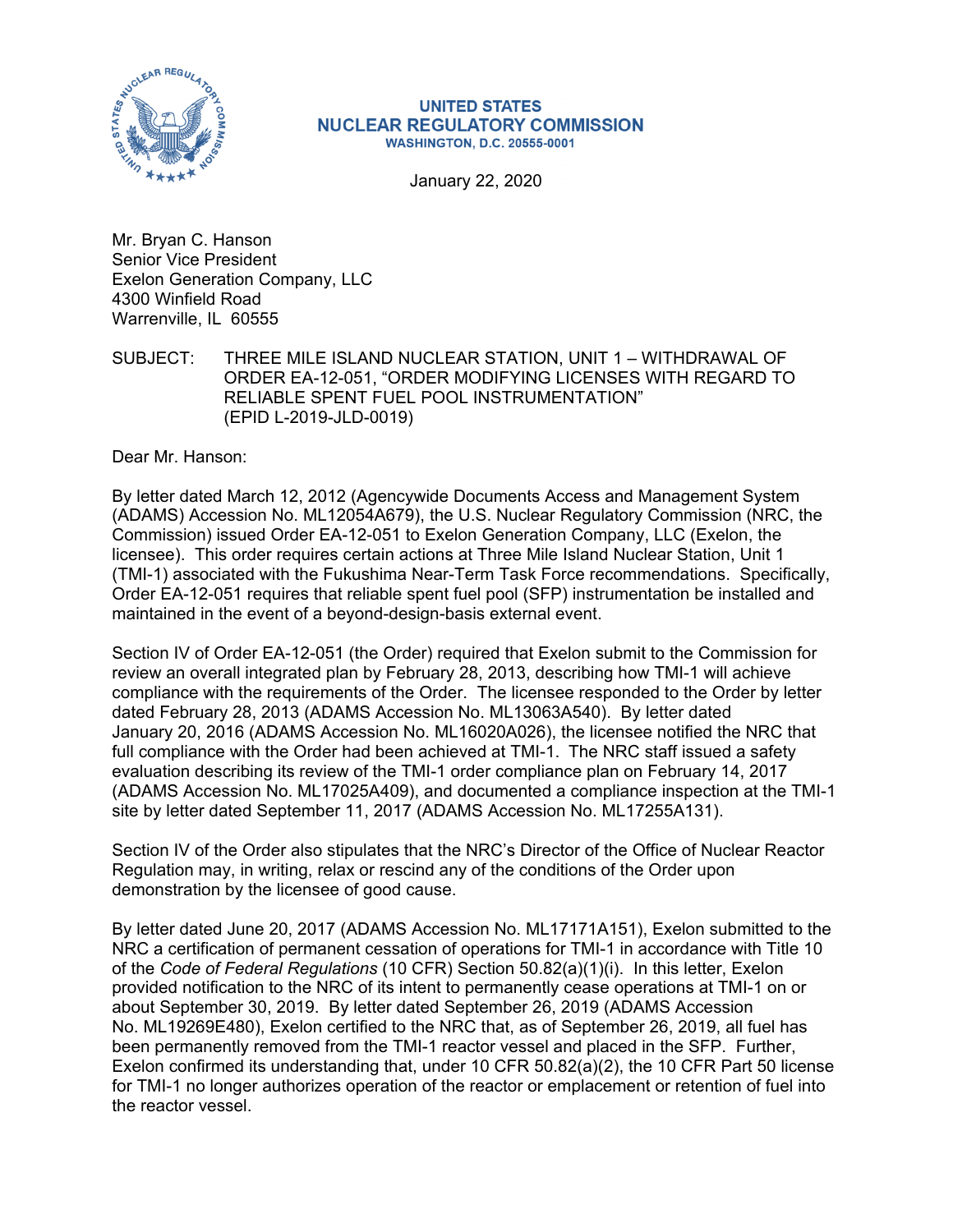By letter dated November 11, 2019 (ADAMS Accession No. ML19315A004), Exelon requested withdrawal of Order EA-12-051. The request was based upon the docketing of the 10 CFR 50.82(a)(1)(i) and (ii) certifications for permanent cessation of operations and permanent removal of fuel from the reactor vessel.

The licensee's letter dated November 11, 2019, asserts that good cause exists to withdraw the requirements of Order EA-12-051. The licensee's letter observes that Section Ill of the Order states that the Commission determined that all power reactor licensees and construction permit holders must have a reliable means of remotely monitoring wide-range SFP levels to support effective prioritization of event mitigation and recovery actions in the event of a beyond-design-basis external event. According to the licensee, this statement forms the basis of the Order and reflects the need to effectively deploy limited resources to mitigate very low frequency events with the potential to challenge both the reactor and the SFP. The licensee further states that with TMI-1 permanently shut down and defueled, decision-makers would not have to prioritize actions and the focus of the facility staff would be the SFP condition.

The licensee for TMI-1 has docketed the 10 CFR 50.82(a)(1)(i) and (ii) certifications for permanent cessation of operations and permanent removal of fuel from the reactor vessel. In addition, the licensee has acknowledged, consistent with 10 CFR 50.82(a)(2), that the 10 CFR Part 50 license for TMI-1 no longer authorizes operation of the reactor or emplacement or retention of fuel into the reactor vessel. The NRC staff finds that the safety of the fuel in the SFP has become the primary safety function for site personnel. In the event of a challenge to the safety of fuel stored in the SFP, the focus of the facility staff would be the SFP condition, without the possibility of a concurrent challenge to the reactor and primary containment safety functions. Thus, in the event of a beyond-design-basis external event, effective prioritization of event mitigation and recovery actions is simplified, and the application of the Order requirements is no longer necessary to serve the Order's underlying purpose.

Based on the above, the NRC staff concludes that the licensee has demonstrated good cause for the withdrawal of Order EA-12-051. Accordingly, the NRC is withdrawing its March 12, 2012, Order EA-12-051 with respect to TMI-1. All other regulatory requirements remain applicable and are not impacted by this withdrawal.

Sincerely,

## */RA Mirela Gavrilas for/*

 Ho K. Nieh, Director Office of Nuclear Reactor Regulation

Docket No. 50-289

cc: Listserv